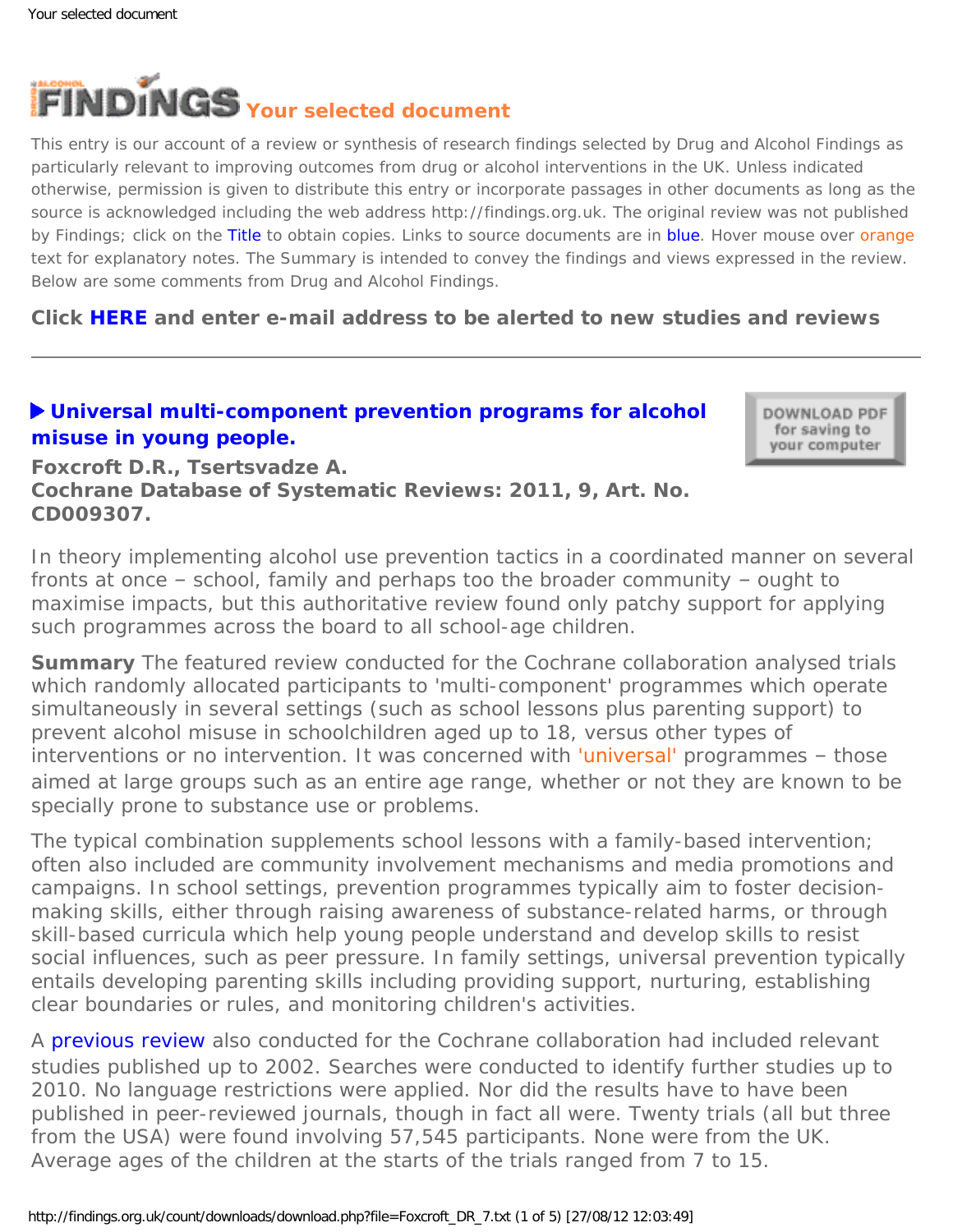Most trialled interventions aimed to raise the awareness of parents and children of issues such as the risks of substance use, and to promote social, behavioural and psychological changes in the children which would make substance use problems less likely. Among these were correcting the children's overestimation of how 'normal' and accepted substance use is among their peers, boosting self-esteem, training in ways to resist other children's pressure to use drugs, and improving ability to solve problems and take decisions. Other features involved helping parents set rules and monitor and supervise their children, improving communication between parents and children, enhancing the quality of time spent together and attachment between family members, and reducing conflict.

To the extent that drinking and alcohol misuse are delayed, economic models calculate that some of the related long-term medical consequences of drinking too will be averted. This means that interventions which delay or curb drinking for several years are of more interest than those with short-term but no (or no evidence of) more persistent impacts. It was also intended to assess whether impacts differed for boys versus girls, children of different ages, those identified with different [ethnic categories,](#page-0-0) or who at the start of the trial were drinking or not or drinking at different levels. In practice such analyses were not possible.

# **Main findings**

Seven of the 20 trials found no statistically significant differences between children allocated to multi-component programmes versus comparison children on alcohol use measures taken over follow-ups ranging up to six years. However, 12 did find statistically significant reductions in [drinking](#page-0-0) among children allocated to multi-component programmes. In these studies follow-up periods ranged up to 11 years, but the duration of significant impacts only up to three years. Several findings of statistical significance might not have survived had the trials deployed more sophisticated and/or appropriate statistical methods.

Differences between the studies (in their interventions, subjects, and outcome measures) were such that it was not appropriate to pool their results. Instead these were described and salient features highlighted. Conclusions from this account are presented below.

#### **The authors' conclusions**

The reviewed studies suggest that some universal multi-component programmes can be modestly (but across a population, usefully according to economic models) effective and could be considered as policy and practice options. However, effect sizes and durations varied in ways which may depend on the content of the intervention and the context within which it is implemented, all but one of the trials were conducted in western developed nations, all but three in the United States, and methodological and reporting weaknesses make it difficult to absolutely rule out bias in the results of the individual trials and therefore in the findings of this review. While multi-component interventions may generally be more effective than no intervention, there is no clear evidence that they are more effective than single-component interventions.

It could be that most of the positive studies and those recording no positive impacts reflect the underlying reality that universal multi-component alcohol prevention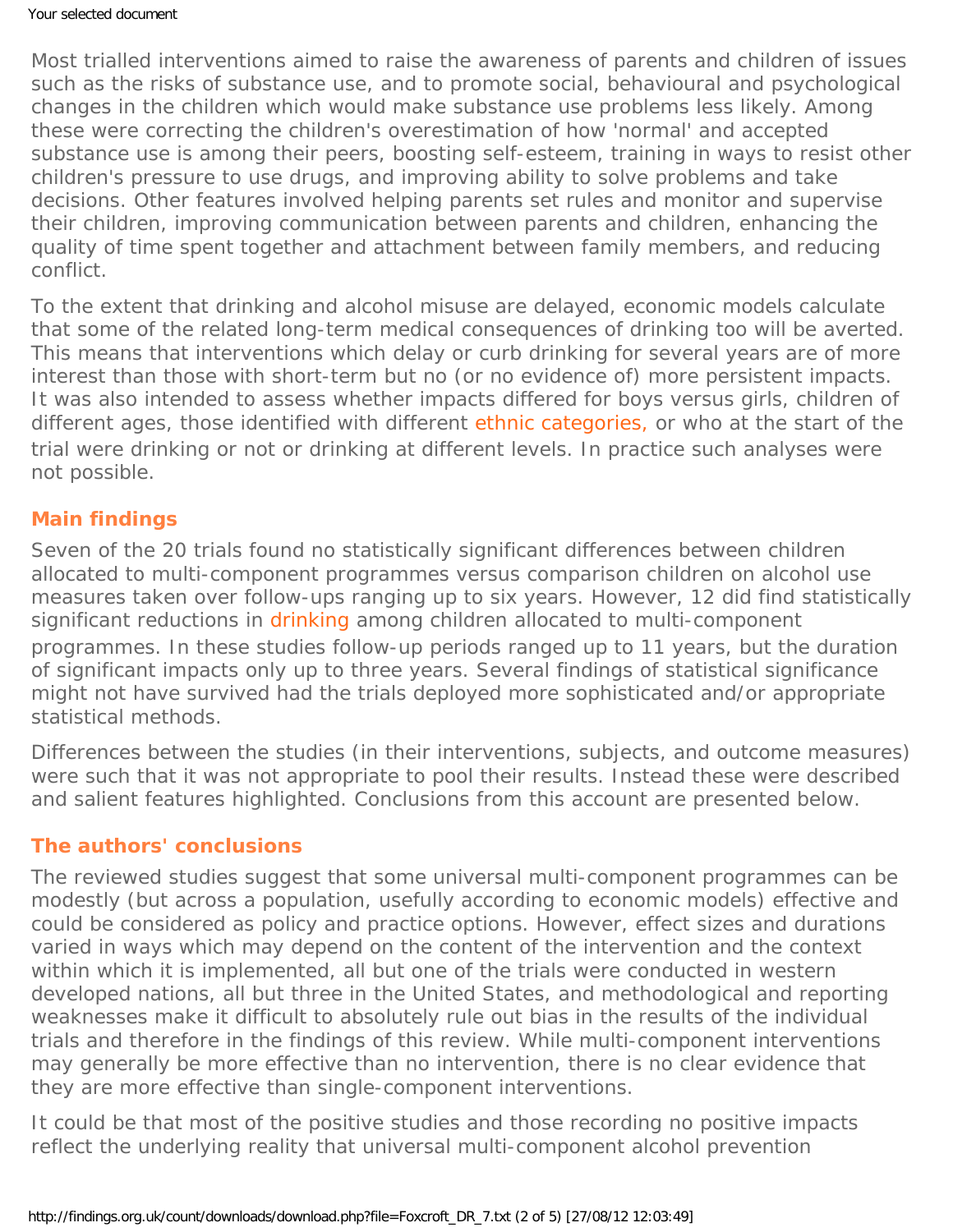programmes do not work, and that positive findings are due to chance variation around an overall zero impact. This is however unlikely given the preponderance of positive impacts and the sample sizes of the studies. More likely is that some (but not all) such programmes are effective in particular settings for reducing alcohol misuse among young people; why some have worked and others not is unclear.

However, the worth of these programmes does not rely solely on their impacts on drinking. Rather, they are intended to impact on a range of health and lifestyle behaviours among young people such as other substance use and antisocial behaviour.

**FINDINGS** The cautious conclusions of this review - admitting the (though it was said, unlikely) possibility that the reviewed interventions are in fact ineffective – are warranted by patchy evidence of effectiveness, the fact that nearly half the trials were judged as vulnerable to bias, and the modesty of the observed impacts.

Given patchy outcomes and the great differences in the contexts and content of the interventions commented on by the featured review, there seems a clear need for a forensic examination of what might have led some programmes to work and others not. This was not attempted by the featured review on the basis that the published accounts did not give sufficient detail of what the interventions consisted of. Unfortunately this leaves practitioners in the dark about whether any of the approaches might work in their particular circumstances.

### **Do extra components add extra value?**

The studies in the featured review generally pitted multi-component interventions against no programme at all or a minimal one such as mailed advice leaflets. As might be expected among participants apparently willing to engage in these interventions, actually offering them has more impact than perhaps disappointingly offering (virtually) nothing. Arguably the more meaningful question is whether with a limited prevention budget it is cost-effective to reinforce core components (generally school-based drug education) with family, community and media elements, or whether the desired outcomes are achieved just as well by core elements alone. On this issue the evidence is thin and not on balance in favour of extra components, and therefore not in favour of multi-component programmes as opposed to single component. Details below.

The featured review's judgement that there was no clear evidence that multi-component interventions are more effective than single-component interventions rested on the seven relevant studies. All tried adding family/ parental elements and sometimes too other components to direct intervention with the young people, the latter usually in the form of school lessons. In three there was no added impact. In another three there was, but two of these studies lacked a no-intervention group against which to assess whether *any* of the intervention combinations were more effective than usual practice. On examination, just one of these studies is at all persuasive of the added value of components beyond direct work with young people.

The most convincing of the three positive studies was a [Dutch trial](https://findings.org.uk/count/downloads/download.php?file=Koning_IM_4.txt) which found that while each on their own did not improve on usual education, adding parenting components to a special classroom alcohol curriculum did substantially retard drinking among the 12–13-year-olds pupils. In this case the parenting element was built in to the schools' routine parent engagement programme, consisting of a brief presentation from an alcohol expert at the first parents' meeting at the start of each school year. It covered the adverse effects of youth drinking and the negative effects of permissive parental attitudes towards children's alcohol use, and was followed by collective or individual setting of rules on youth drinking by the parents.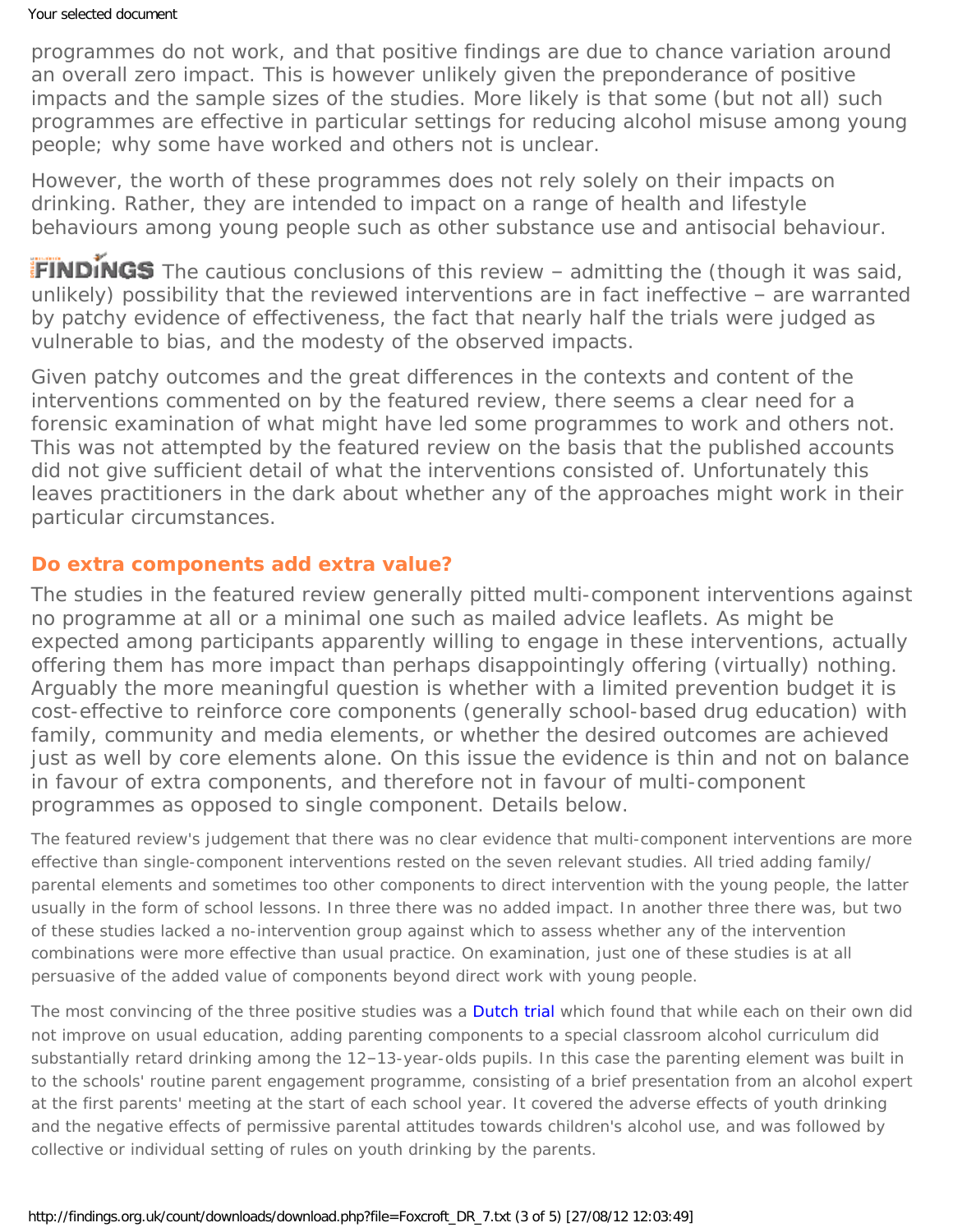#### Your selected document

In [another study](http://dx.doi.org/10.1111/j.1746-1561.2003.tb04181.x) the extra affects on drinking of adding mailed cards to parents to reinforce brief advice from a nurse to their children was confined to the small minority of the average 13-year-old participants drinking at the start of the study and to one of the six alcohol use outcomes – results which given the number of outcomes tested might have been a chance occurrence. Across the board, the greatest improvement in risk and protective factors related to drinking was actually seen in children allocated to the least intensive intervention focused on physical activity without any parental components.

The [third study](http://dx.doi.org/10.1111/j.1746-1561.2003.tb04181.x) to find additional effects of parental components may not have trialled a universal intervention at all, because families were approached by local facilitators who used undocumented selection criteria and the families had to agree to participate. The fact that all the enlisted families (all black) engaged in the home-based family component – a video and role-play on monitoring children's activities and communicating about these between parent and child – suggests that considerable selection did take place. Without this component, after an eight-session group programme for the children (aged 13–16) the proportion drinking in the past six months increased at both six- and 12-month follow-ups to 31%. But among the families also offered the family component this increase was reversed, resulting at 12 months in just 22% having drunk. Whether this represents a true lasting impact of offering the family component seems questionable because at 12 months it was the only one of 13 outcomes which using [suitable criteria and methods](#page-0-0) would have proved statistically significant, a finding which might have happened by chance.

Among the studies which found that parental/family components had no impact, the most surprising and disappointing failure was the lack of any persisting impact from adding probably the best established and most promising substance use prevention family programme – the [Strengthening Families Programme](https://findings.org.uk/count/downloads/download.php?file=Ashton_M_24.pdf) – to a well structured and extensive school drug education curriculum. Despite [earlier findings](https://findings.org.uk/count/downloads/download.php?file=nug_9_10.pdf) from the same study, in this [US trial](https://findings.org.uk/count/downloads/download.php?file=Spoth_R_17.txt) there was no real hint that adding this improved the substance use outcomes reported by the study, though there may have been other benefits. Perhaps relevant is that only a quarter of the families allocated to these attended any of the family sessions, a programme which demanded the relatively heavy commitment of seven two-hour evening plus four booster sessions.

Not included in the featured review was a [seven-nation European trial](https://findings.org.uk/count/downloads/download.php?file=Faggiano_F_9.txt) which also found no extra benefits of adding parent workshops to school drug education; few parents attended, and an important element – role-play – was generally omitted.

Last revised 27 August 2012

[Comment on this entry](mailto:editor@findings.org.uk?Subject=Findings%20entry:%20Universal%20multi-component%20prevention%20programs%20for%20alcohol%20misuse%20in%20young%20people)• [Give us your feedback on the site \(one-minute survey\)](https://www.surveymonkey.com/s/8VR929J)

## **Top 10 most closely related documents on this site. For more try a [subject](https://findings.org.uk/topic_search.htm) or [free text](https://findings.org.uk/free_search.htm) search**

[Universal family-based prevention programs for alcohol misuse in young people](https://findings.org.uk/count/downloads/download.php?file=Foxcroft_DR_6.txt) REVIEW 2011

[Effects of the Positive Action programme on problem behaviours in elementary school students: a matched-pair](https://findings.org.uk/count/downloads/download.php?file=Li_KK_1.txt) [randomised control trial in Chicago](https://findings.org.uk/count/downloads/download.php?file=Li_KK_1.txt) STUDY 2011

[Doing it together strengthens families and helps prevent substance use](https://findings.org.uk/count/downloads/download.php?file=Ashton_M_24.pdf) STUDY 2004

[The effectiveness of a school-based substance abuse prevention program: 18-month follow-up of the EU-Dap](https://findings.org.uk/count/downloads/download.php?file=Faggiano_F_9.txt) [cluster randomized controlled trial](https://findings.org.uk/count/downloads/download.php?file=Faggiano_F_9.txt) STUDY 2010

[Results of a type 2 translational research trial to prevent adolescent drug use and delinquency: a test of](https://findings.org.uk/count/downloads/download.php?file=Hawkins_JD_3.txt) [Communities That Care](https://findings.org.uk/count/downloads/download.php?file=Hawkins_JD_3.txt) STUDY 2009

[Long-term effects of a parent and student intervention on alcohol use in adolescents: a cluster randomized](https://findings.org.uk/count/downloads/download.php?file=Koning_IM_4.txt) [controlled trial](https://findings.org.uk/count/downloads/download.php?file=Koning_IM_4.txt) STUDY 2011